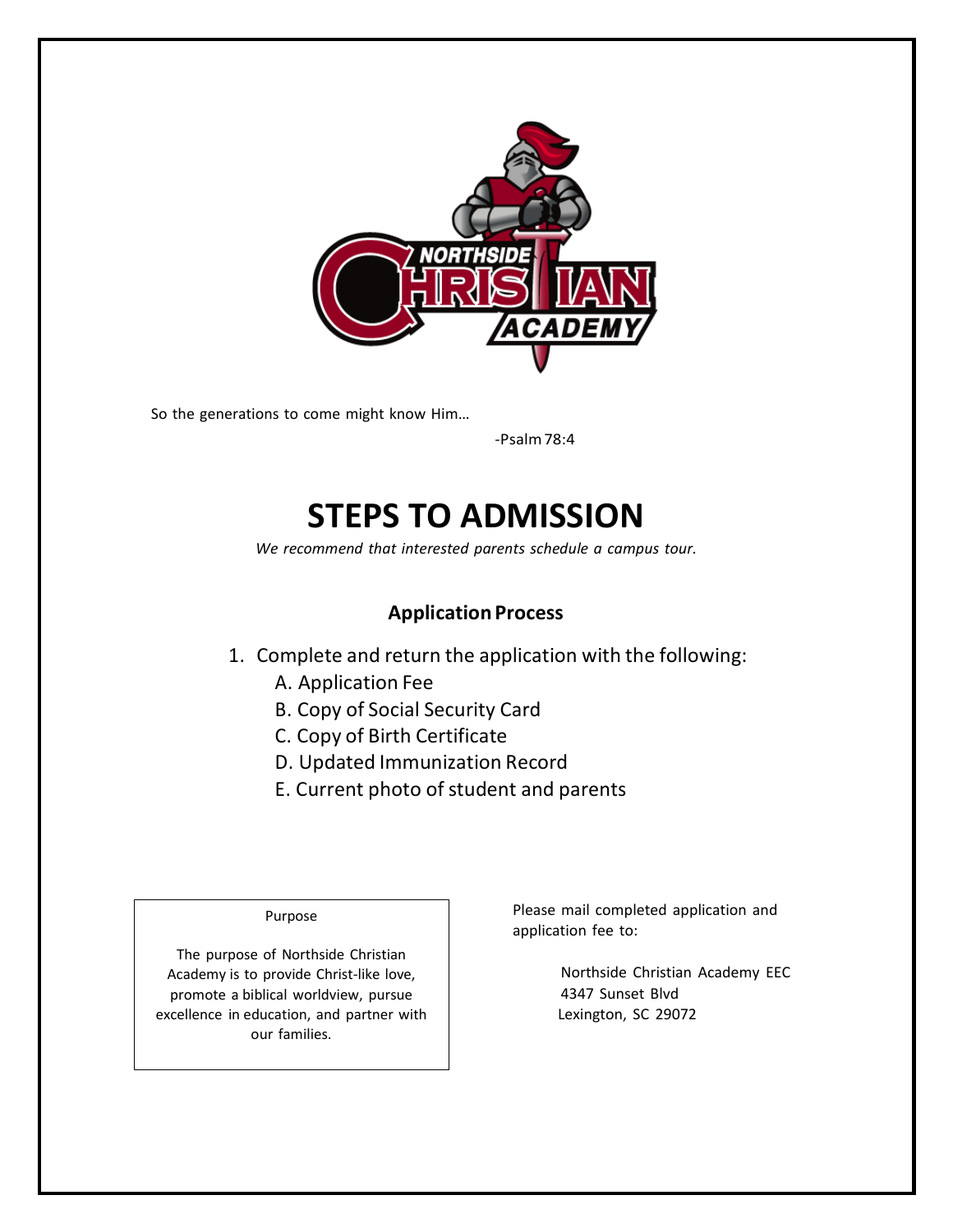

|                                                                                                                                                                                                                                       |                                                                                                                                                                                                                                                                   | <b>Office Use Only</b>     |          |                     |  |  |
|---------------------------------------------------------------------------------------------------------------------------------------------------------------------------------------------------------------------------------------|-------------------------------------------------------------------------------------------------------------------------------------------------------------------------------------------------------------------------------------------------------------------|----------------------------|----------|---------------------|--|--|
|                                                                                                                                                                                                                                       |                                                                                                                                                                                                                                                                   |                            |          |                     |  |  |
|                                                                                                                                                                                                                                       |                                                                                                                                                                                                                                                                   |                            |          |                     |  |  |
|                                                                                                                                                                                                                                       |                                                                                                                                                                                                                                                                   |                            |          |                     |  |  |
|                                                                                                                                                                                                                                       |                                                                                                                                                                                                                                                                   | <b>Student Information</b> |          |                     |  |  |
|                                                                                                                                                                                                                                       |                                                                                                                                                                                                                                                                   |                            |          |                     |  |  |
|                                                                                                                                                                                                                                       |                                                                                                                                                                                                                                                                   |                            |          |                     |  |  |
|                                                                                                                                                                                                                                       | Student's Legal Name (last) (first)                                                                                                                                                                                                                               |                            | (middle) |                     |  |  |
|                                                                                                                                                                                                                                       |                                                                                                                                                                                                                                                                   |                            |          |                     |  |  |
|                                                                                                                                                                                                                                       | Address and the contract of the contract of the contract of the contract of the contract of the contract of the contract of the contract of the contract of the contract of the contract of the contract of the contract of th<br>(Street Address & P.O. Box No.) | (City)                     | (State)  | (Zip Code)          |  |  |
|                                                                                                                                                                                                                                       |                                                                                                                                                                                                                                                                   |                            |          | Social Security No. |  |  |
|                                                                                                                                                                                                                                       | Has student ever attended Northside Christian Academy? Yes___No_____ If yes, when?_________________                                                                                                                                                               |                            |          |                     |  |  |
|                                                                                                                                                                                                                                       | Do you plan on your child attending Northside Christian Academy for Kindergarten? Yes___No___                                                                                                                                                                     |                            |          |                     |  |  |
|                                                                                                                                                                                                                                       |                                                                                                                                                                                                                                                                   |                            |          |                     |  |  |
|                                                                                                                                                                                                                                       |                                                                                                                                                                                                                                                                   | <b>Medical Information</b> |          |                     |  |  |
|                                                                                                                                                                                                                                       |                                                                                                                                                                                                                                                                   |                            |          |                     |  |  |
|                                                                                                                                                                                                                                       | Physician Phone Hospital Preference                                                                                                                                                                                                                               |                            |          |                     |  |  |
|                                                                                                                                                                                                                                       |                                                                                                                                                                                                                                                                   |                            |          |                     |  |  |
|                                                                                                                                                                                                                                       | Insurance Company <b>Exercise 2.1 Policy Number</b> Policy Number                                                                                                                                                                                                 |                            |          |                     |  |  |
|                                                                                                                                                                                                                                       |                                                                                                                                                                                                                                                                   |                            |          |                     |  |  |
|                                                                                                                                                                                                                                       |                                                                                                                                                                                                                                                                   |                            |          |                     |  |  |
|                                                                                                                                                                                                                                       | My child is subject to (check $(\forall)$ and give details):                                                                                                                                                                                                      |                            |          |                     |  |  |
|                                                                                                                                                                                                                                       | An allergy to medicine, food, plant, animal or insect toxin:                                                                                                                                                                                                      |                            |          |                     |  |  |
|                                                                                                                                                                                                                                       |                                                                                                                                                                                                                                                                   |                            |          |                     |  |  |
|                                                                                                                                                                                                                                       | A condition that requires special care, procedures, services, medication or diet:                                                                                                                                                                                 |                            |          |                     |  |  |
| center's regular program and/or activities:<br><u>example</u> and the set of the set of the set of the set of the set of the set of the set of the set of the set of the set of the set of the set of the set of the set of the set o | A physical, mental, or developmental disability that would prevent my child from participating in the                                                                                                                                                             |                            |          |                     |  |  |
|                                                                                                                                                                                                                                       |                                                                                                                                                                                                                                                                   |                            |          |                     |  |  |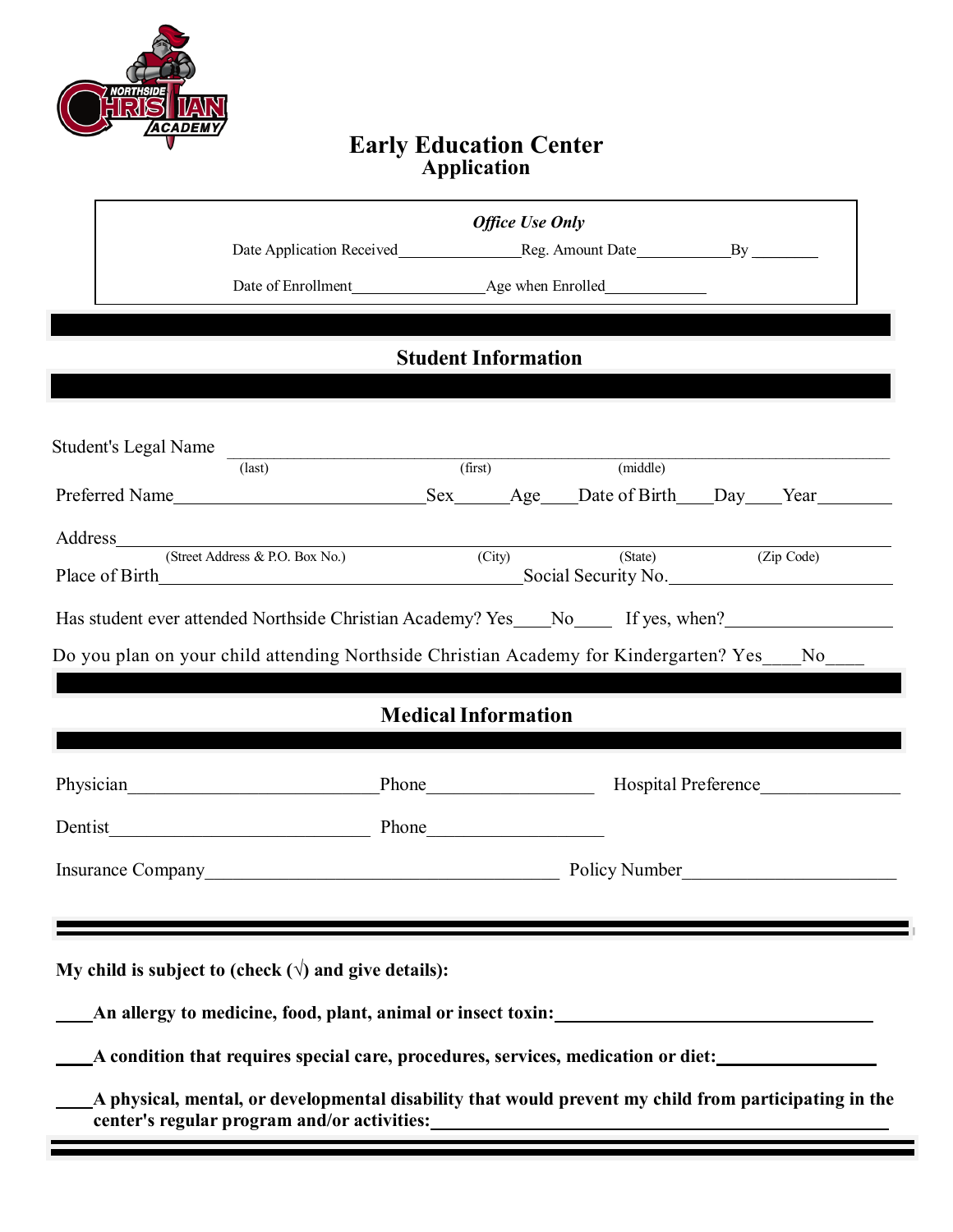

### **(Initial)**

**If your child has a temperature of 101 or more, or any symptom of a contagious disease or infection, you must make other child care arrangements. In most cases, your child must remain at home at least twenty-four (24) hours after having left the center because of an illness and be symptom free for twenty-four (24) hours. Re-admittance is at the discretion of the Director.**

**Northside Christian Academy EEC will administer pre-measured prescription medications such as medicine for breathing apparatus or medicine for the life threatening allergy. Northside Christian Academy EEC will not administer any medication without a "Permission to Administer Medication" form available from the Director.**

**Emergency Treatment and Transportation**

**I hereby give permission to Northside Christian Academy EEC to secure emergency medical, dental, and/or surgical treatment and to arrange/provide emergency transportation for the child. Nonemergency medical treatment or elective surgery is not included in this authorization. I agree that the center Director, Assistant Director, or Administrator may authorize the physician of his/her choice to provide emergency care in the event that neither I nor the family physician can be contacted immediately.**

**(Father/Guardian Signature & Application Date) (Mother/Guardian Signature & Application Date)**

\_\_\_\_\_\_\_\_\_\_\_\_\_\_\_\_\_\_\_\_\_\_\_\_\_\_\_\_\_\_\_\_\_\_\_\_\_\_\_\_\_\_\_\_\_\_\_\_\_ \_\_\_\_\_\_\_\_\_\_\_\_\_\_\_\_\_\_\_\_\_\_\_\_\_\_\_\_\_\_\_\_\_\_\_\_\_\_\_\_\_\_\_\_\_\_

|                                               | <b>Father / Guardian Information</b>   |        |                     |       |  |
|-----------------------------------------------|----------------------------------------|--------|---------------------|-------|--|
|                                               |                                        |        |                     |       |  |
|                                               |                                        |        |                     |       |  |
| Name                                          |                                        |        |                     |       |  |
| Address                                       |                                        |        |                     |       |  |
| (Street Address & P.O Box No.)                |                                        | (City) | (State)             | (Zip) |  |
|                                               |                                        |        |                     |       |  |
|                                               | Relationship to Student E-Mail Address |        |                     |       |  |
| Cell Phone Phone Pager Pager From Phone Phone |                                        |        |                     |       |  |
|                                               |                                        |        |                     |       |  |
|                                               |                                        |        | Name of Your Pastor |       |  |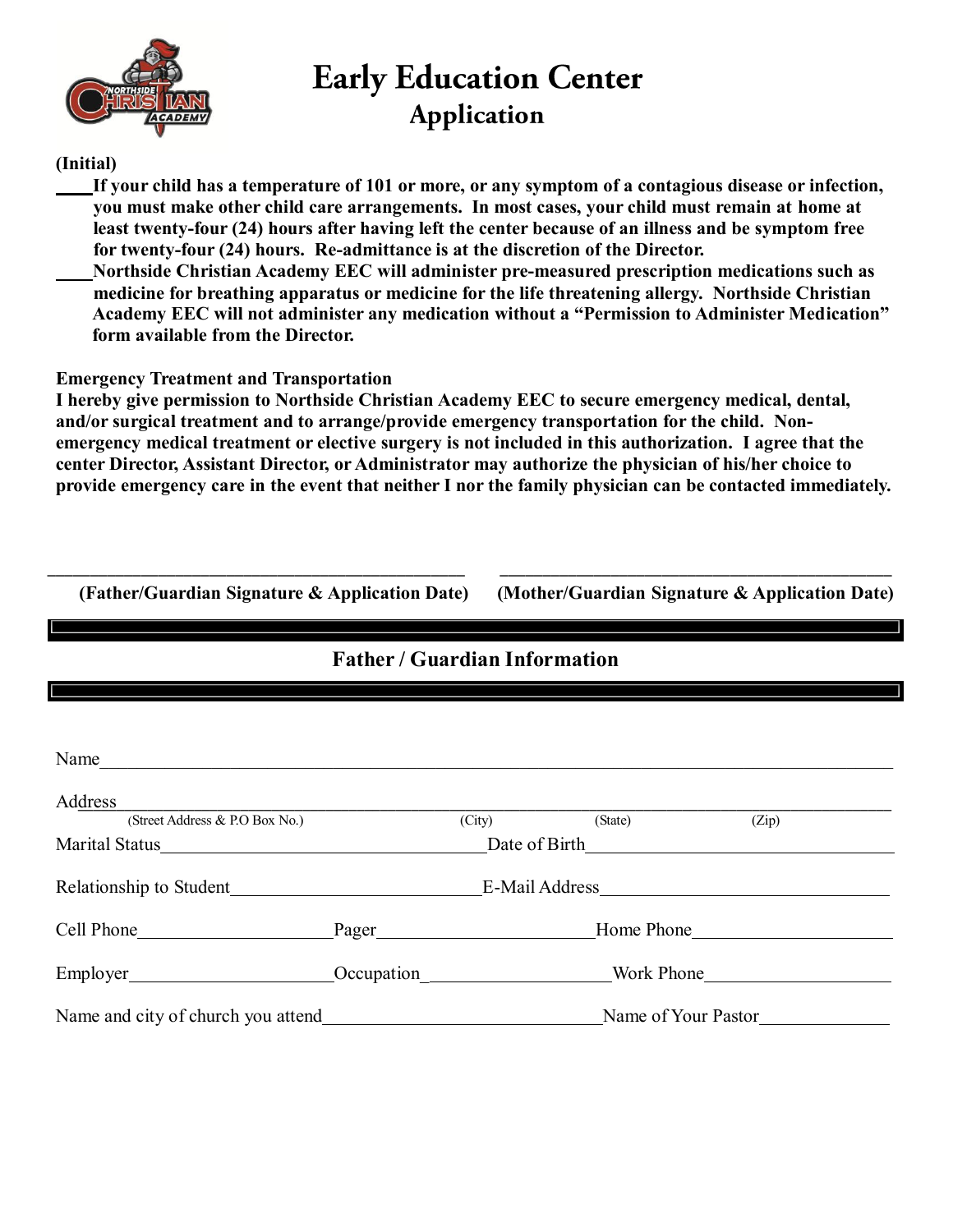

## **Mother / Guardian Information**

| Name                                                                                 |              |                                                          |                             |                                                       |
|--------------------------------------------------------------------------------------|--------------|----------------------------------------------------------|-----------------------------|-------------------------------------------------------|
|                                                                                      |              |                                                          |                             |                                                       |
| Address (Street Address & P.O. Box No.) (City)                                       |              |                                                          | (State)                     | $\overline{(Zip)}$                                    |
|                                                                                      |              | Marital Status <u>Date</u> of Birth <u>Date of Birth</u> |                             |                                                       |
|                                                                                      |              |                                                          |                             |                                                       |
|                                                                                      |              |                                                          |                             |                                                       |
|                                                                                      |              |                                                          |                             |                                                       |
|                                                                                      |              |                                                          |                             |                                                       |
|                                                                                      |              | <b>Release Authorization</b>                             |                             |                                                       |
| List any legal authority or parental<br>restrictions                                 |              |                                                          |                             |                                                       |
| <b>Authorized Release</b> (Child will only be released to the persons listed below.) |              |                                                          |                             |                                                       |
|                                                                                      |              |                                                          |                             |                                                       |
| Name_                                                                                | Relationship | Home Phone                                               |                             | Work Phone                                            |
| Name                                                                                 | Relationship |                                                          | Mork Phone Monte Nork Phone |                                                       |
| <b>Emergency Contacts</b> (If parents or guardians are unavailable)                  | Relationship |                                                          |                             |                                                       |
| Name                                                                                 |              |                                                          |                             |                                                       |
|                                                                                      |              |                                                          |                             |                                                       |
|                                                                                      | Relationship | $\frac{1}{2}$ Home Phone                                 |                             | Work Phone<br><u> 1990 - Johann Barbara, martin a</u> |
| Name                                                                                 |              |                                                          | Mork Phone None Nork Phone  |                                                       |
| $Name_$                                                                              | Relationship |                                                          |                             |                                                       |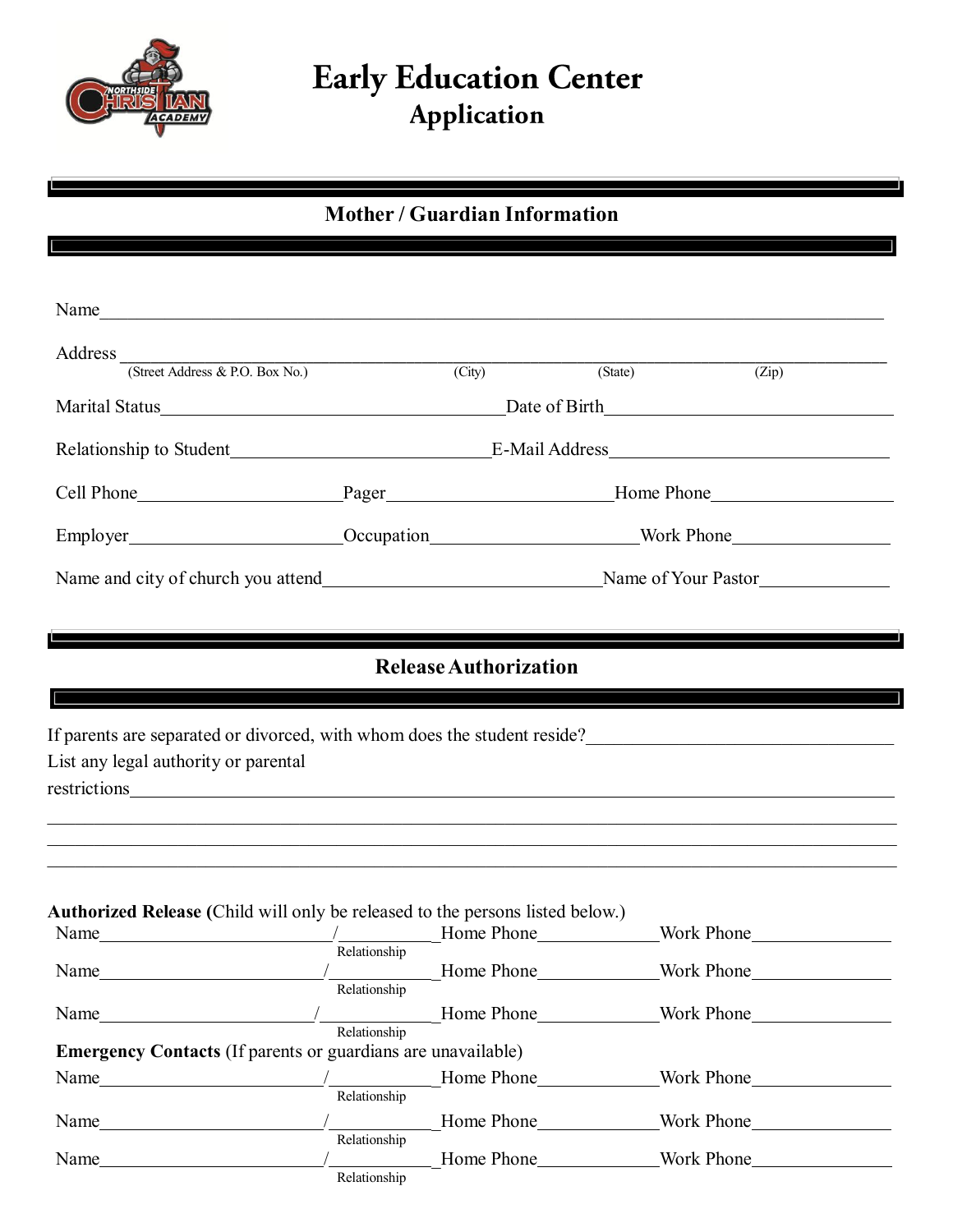

### **Please Read Carefully.** By signing this application, I/we understand and agree that:

- 1. Should my child not respond favorably to the EEC for any reason, I will not try to change the EEC to fit my needs, but agree to quietly withdraw.
- 2. My child may take part in all EEC activities, including games, sports, field trips, and activities outside of a fenced area.
- 3. The EEC will not administer over-the-counter medications or prescription drugs to infants through four year olds without a parent's signature on the daily medicine chart (available from teacher). In the event of a medical emergency, I give permission for my child to receive first aid from EEC employee and /or treatment as required by a physician.
- 4. I have read and agree to comply with the most recent age-appropriate Rates and Fees/Financial policy. I also agree to comply with any withdrawal and/or payment penalties contained therein. I understand my or my child's failure to comply with EEC policies will result in my child's dismissal without prior notice to me.
- 5. I understand final acceptance of my child is determined by Administration. The EEC has full discretion in the classroom placement and promotion of my child.
- 6. Promotional advertisements are used by Northside Christian Academy EEC. I understand and agree that my child may be used for such advertisements and that Northside Christian Academy EEC is released from all liabilities.
- 7. Northside Christian Academy EEC will always strive to develop a positive self-image. We recognize that children need clearly defined limits set in a non-threatening yet firm manner. We will encourage children to be self-directed and exhibit self-control. We will build individual esteem and avoid any shaming practices. We accomplish order and thus discipline through close supervision, gentle guidance, and redirection. When all else fails, we will utilize a brief time out. This practice is rarely employed and never overused. We do not condone or employ corporal punishment as a means of discipline.
- 8. I have read and understand the South Carolina Laws for Child care Centers.

(Father/Guardian Signature & Application Date) (Mother/Guardian Signature & Application Date)

Northside Christian Academy admits students of any race, color, national and ethnic origin to all rights, privileges, programs, and activities generally accorded or made available to students at the school. The EEC does not discriminate in the administration of its educational policies, scholarships, athletic, and other school programs.

\_\_\_\_\_\_\_\_\_\_\_\_\_\_\_\_\_\_\_\_\_\_\_\_\_\_\_\_\_\_\_\_ \_\_\_\_\_\_\_\_\_\_\_\_\_\_\_\_\_\_\_\_\_\_\_\_\_\_\_\_\_\_\_\_\_\_\_\_\_\_